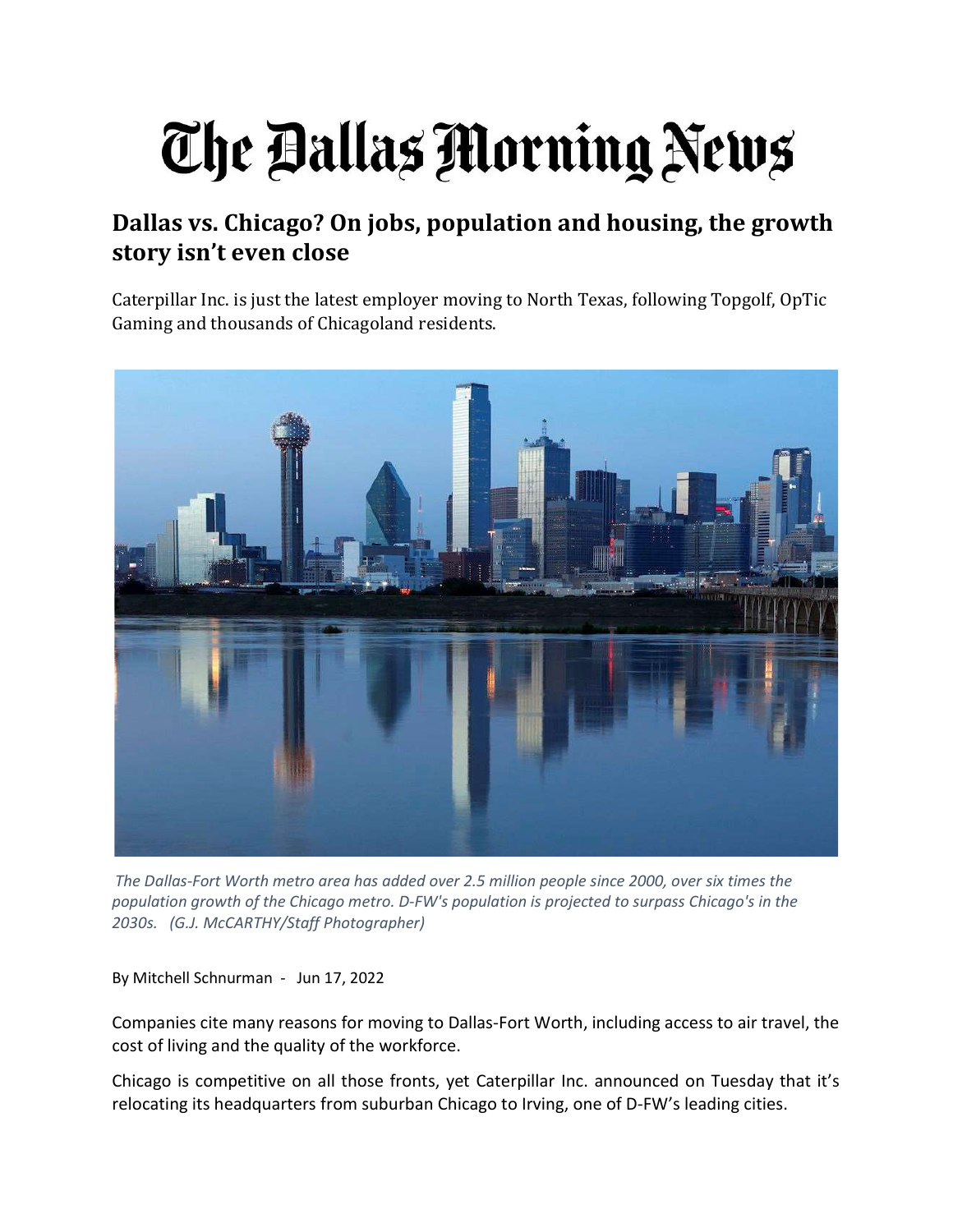Caterpillar follows Topgolf Entertainment Group, OpTic Gaming, Boeing Global Services, Addus HomeCare and thousands of residents from Chicagoland to North Texas.

So what's the biggest economic difference between the third- and fourth-most populous metros in the country?

The growth story isn't even close – not on population, jobs, workforce and more. And more growth means more opportunity for companies and workers alike.

While Chicago had 1.75 million more people last year, D-FW has added over six times more residents since 2000. Last year, D-FW added 97,000 while Chicago lost almost 92,000.

D-FW's population is projected to surpass Chicago's in the next decade or so to become the nation's No. 3 metro.

But there's even more distance between D-FW and Chicago on housing permits, and that says a lot about where the future is being built.



#### D-FW far outpaces Chicago in housing permits

Average monthly building permits for private housing in the Dallas-Fort Worth and Chicago metros:

Chart: Mitchell Schnurman/DMN - Source: U.S. Census Bureau, retrieved from Federal Reserve Bank of St. Louis - Get the data - Created with Datawrapper

The Great Recession and accompanying housing bust led to a sharp decline in building permits throughout the country. From peak to trough, housing permits issued for single-family and multifamily units fell 68% in D-FW and 87% in Chicago, according to Census data retrieved by the Federal Reserve of St. Louis.

That's where the similarities end. Since 2010, housing permits in D-FW have grown steadily and reached new highs. In Chicago, the average monthly total last year remained nearly two-thirds lower than the 2005 peak.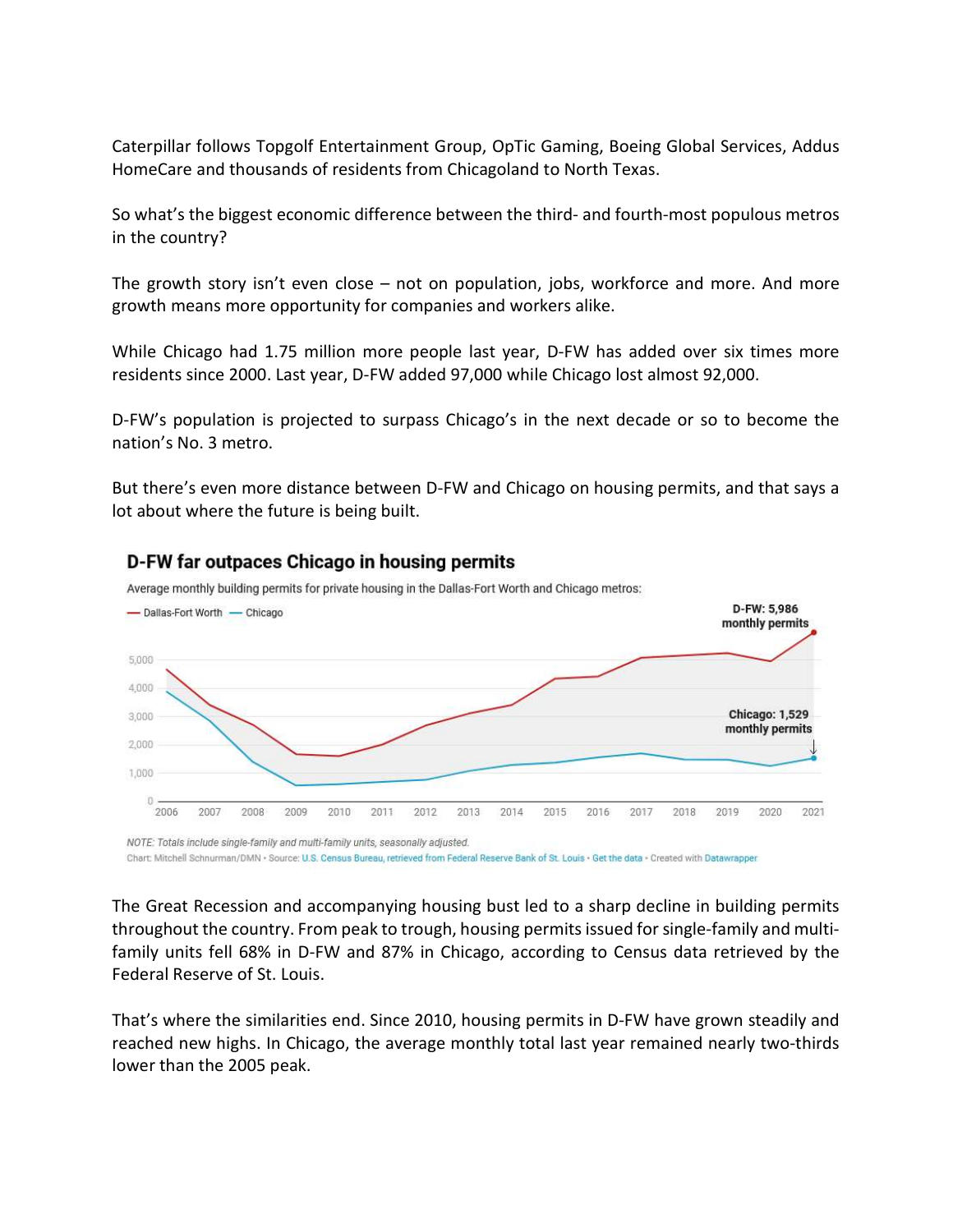"Housing permits tell a lot," said Jay Denton, chief labor market analyst at ThinkWhy, a Dallasbased software services company that focuses on the labor market. "They encapsulate where people are moving and jobs are being created, along with all the activity around finding talent and retaining it.

"The contrast is shocking," Denton added. "Chicago has barely built back, and D-FW just kept building back until the numbers were higher than during the housing bubble."

Chicago has real strengths as a labor market, including its sheer size. "There's still a lot of talent there, and they have great universities in the Midwest," Denton said.



#### D-FW's labor force is growing faster

Civilian labor force in the month of April for Dallas-Fort Worth and Chicago metros, in millions:

Chart: Mitchell Schnurman/DMN - Source: U.S. Bureau of Labor Statistics - Get the data - Created with Datawrapper

A higher share of adults in Cook County have a bachelor's degree compared with adults in Dallas County. Median incomes are higher in Cook and the poverty rate is lower. And it's a leading center for trade and industrial development.

In ThinkWhy's ranking of the top labor markets, Chicago is No. 51 among 150 metros. But D-FW is first — and has topped the rankings since the pandemic.

Growth in net migration, from places like Chicago, Los Angeles and New York, helps fill the talent pipeline. Corporate relocations add to the momentum.

Growth itself becomes part of the attraction, ensuring a steady stream of new workers and customers.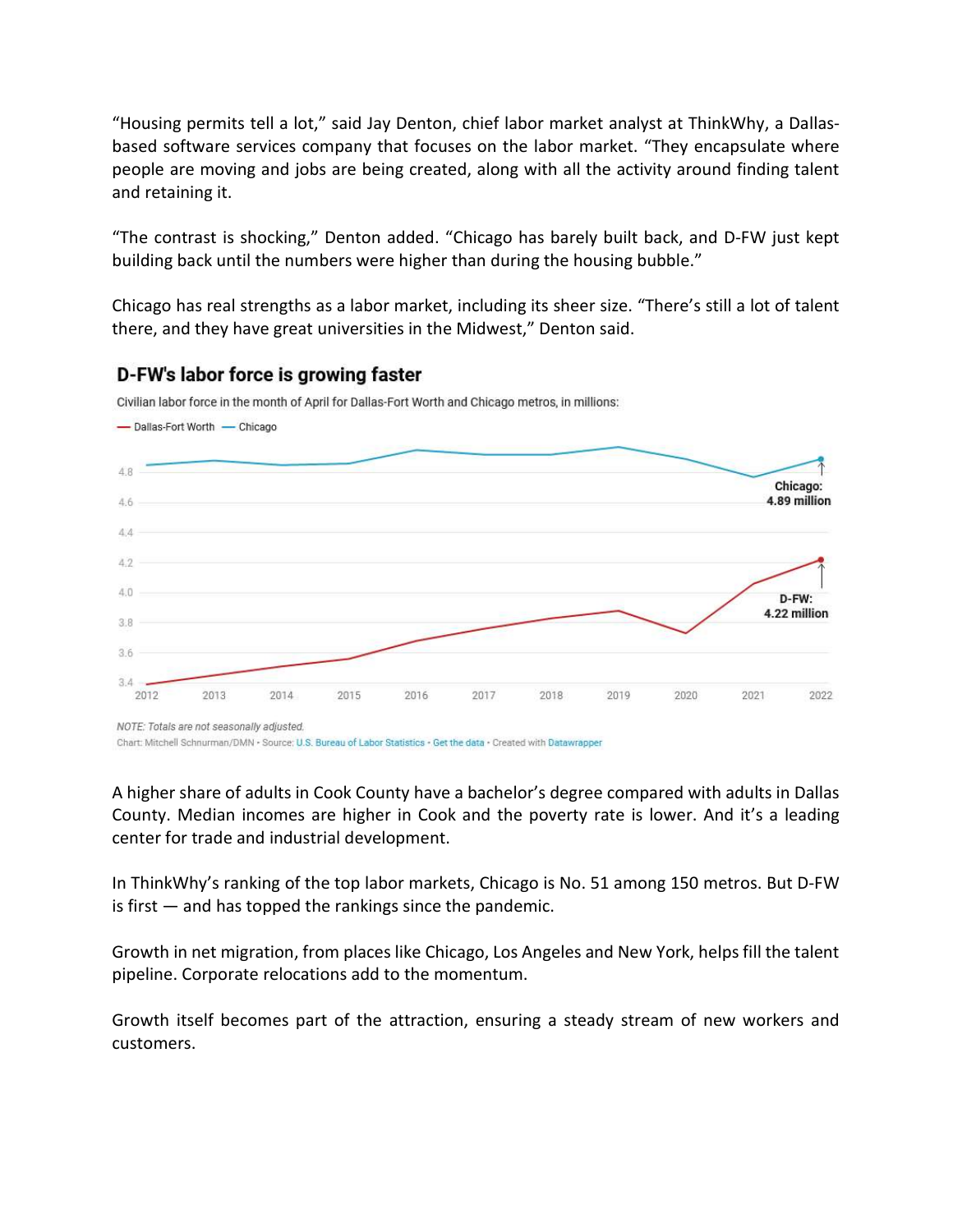"Caterpillar is making a long-term bet," Denton said. "If it's looking for the hub of economic growth, D-FW is sitting right in the middle of it."

Caterpillar, which has 230 employees at its corporate office near Chicago, said the headquarters move to Irving was in its "best strategic interest." A spokeswoman elaborated a bit, saying the D-FW location would help attract and retain talent, and provide access to employees, customers and dealers.



### Pandemic migrants flocked from L.A., N.Y., Chicago

NOTES: The pre-pandemic time frame is a moving average of several five-quarter periods before the pandemic. The pandemic time frame covers five quarters from early 2020 to mid-2021.

Chart: Mitchell Schnurman/DMN · Source: Federal Reserve Bank of Dallas and Federal Reserve Bank of New York Consumer Credit Panel/Equifax · Get the data · Created with Datawrapper

D-FW already is home to 23 Fortune 500 companies, and Irving calls itself the "headquarters of headquarters" because so many are there. Caterpillar will be based in the heart of Irving's Las Colinas community  $-$  "one of the nation's premier, suburban enclaves" for major corporations, said John Boyd Jr., who has a site selection firm in Boca Raton, Fla.

"There's a cachet with that address," Boyd said. "Light rail, entertainment venues, planned communities, modern architecture."

Caterpillar's move, he said, "is more evidence that corporate headquarters are more mobile than ever."

Many employers are drawn by pro-business policies, and almost all their workers, including executives, appreciate that the state has no personal income tax.

Last year, 62 companies moved headquarters to Texas, according to YTexas, an Austin-based company that helps businesses relocating or expanding in the state. That's twice as many relocations as the year before — and the most ever, said Ed Curtis, CEO of YTexas.